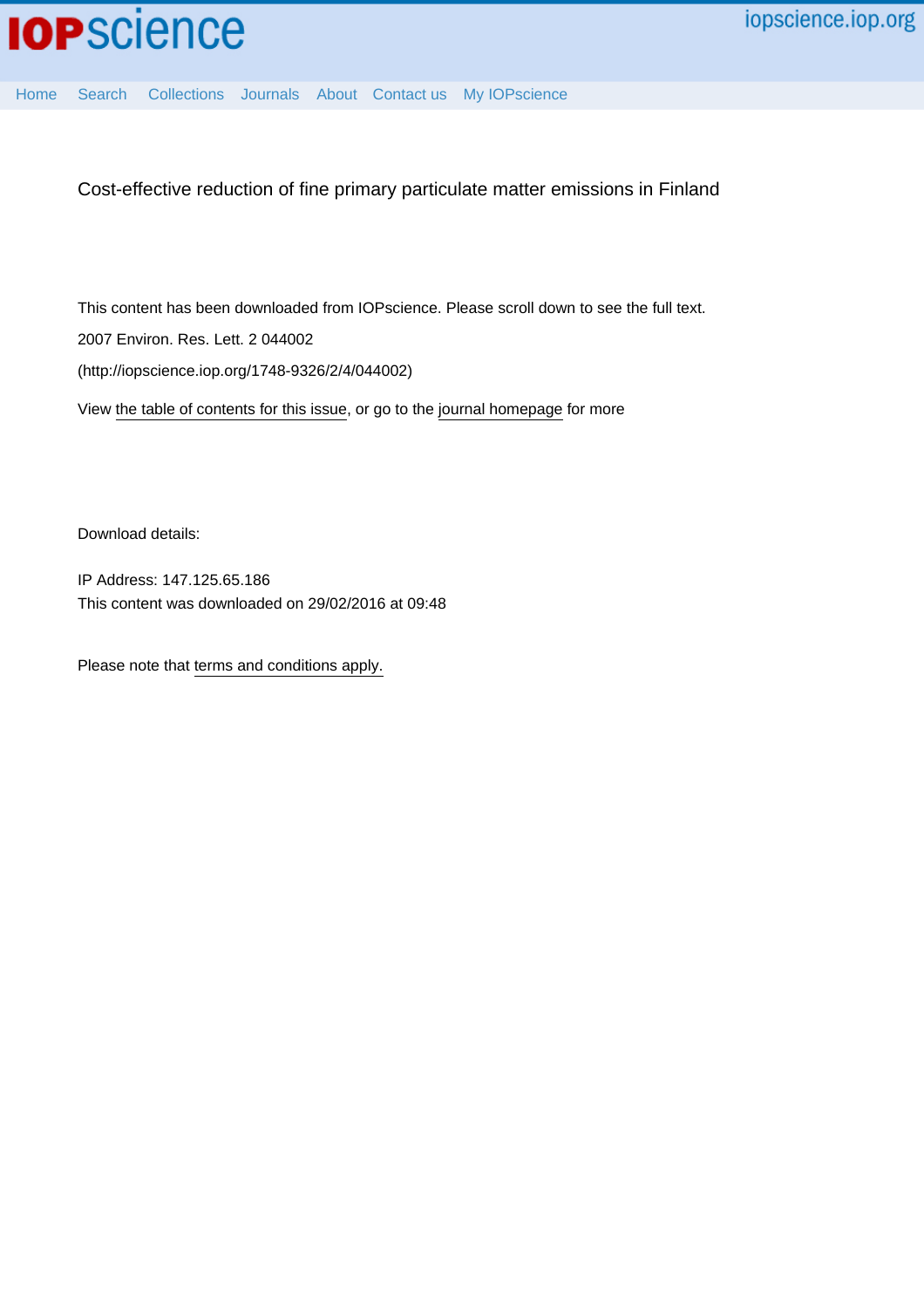# **Cost-effective reduction of fine primary particulate matter emissions in Finland**

# **Niko Karvosenoja**<sup>1</sup>,<sup>4</sup>**, Zbigniew Klimont**<sup>2</sup>**, Antti Tohka**<sup>1</sup> **and Matti Johansson**<sup>3</sup>

<sup>1</sup> Finnish Environment Institute (SYKE), PO Box 140, FIN-00251 Helsinki, Finland

<sup>2</sup> International Institute for Applied Systems Analysis (IIASA), A-2361 Laxenburg, Austria

<sup>3</sup> United Nations Economic Commission for Europe (UNECE), Palais des Nations, CH-1211 Geneva 10, Switzerland

E-mail: [niko.karvosenoja@ymparisto.fi](mailto:niko.karvosenoja@ymparisto.fi)

Received 20 June 2007 Accepted for publication 8 November 2007 Published 27 November 2007 Online at [stacks.iop.org/ERL/2/044002](http://stacks.iop.org/ERL/2/044002)

## **Abstract**

Policies to reduce adverse health impacts of fine particulate matter  $(PM_{2.5})$  require information on costs of abatement and associated costs. This paper explores the potential for cost-efficient control of anthropogenic primary  $PM_{2.5}$  emissions in Finland. Based on a Kyoto-compliant energy projection, two emission control scenarios for 2020 were developed. 'Baseline' assumes implementation of PM controls in compliance with existing legislation. 'Reduction' assumes ambitious further reductions. Emissions for 2020 were estimated at 26 and 18.6 Gg  $a^{-1}$  for 'Baseline' and 'Reduction', respectively. The largest abatement potential, 3.0 Gg  $a^{-1}$ , was calculated for power plants and industrial combustion. The largest potential with marginal costs below 5000 € Mg(PM<sub>2.5</sub>)<sup>-1</sup> was for domestic wood combustion, 1.7 Gg a<sup>-1</sup>. For traffic the potential was estimated at 1.0 Gg  $a^{-1}$ , but was associated with high costs. The results from this paper are used in the policy-driven national integrated assessment modeling that explores cost-efficient reductions of the health impacts of PM.

**Keywords:** emission, fine particles, emission reduction, cost-efficiency, Finland

# **1. Introduction**

Atmospheric fine particulate matter ( $PM_{2.5}$ ) has been estimated to cause 350 000 and 270 000 premature deaths in Europe in 2000 and 2020, respectively (EC [2005\)](#page-7-0). PM results from both direct emissions (primary PM) and chemical reactions of gaseous precursors (secondary PM). European policies on emission reductions do not directly consider PM. However, they include sulfur dioxide  $(SO_2)$ , nitrogen oxides  $(NO_x)$ , ammonia (NH3), and non-methane volatile organic compounds (NMVOC), contributing to acidification, eutrophication, and formation of ozone and secondary PM. Recent proposals by the European Commission under the Clean Air for Europe (CAFE) program (EC [2005\)](#page-7-0) include proposals for national PM emission ceilings for 2020. The United Nations Economic Commission for Europe (UNECE) Convention on Long-range

Transboundary Air Pollution (LRTAP) evaluates PM in the review of the 1999 Gothenburg Protocol (UNECE [1999,](#page-8-0) [2007\)](#page-8-1).

The RAINS model developed at the International Institute for Applied Systems Analysis (IIASA) (e.g. Schöpp et al [1999\)](#page-8-2) was used in CAFE (Amann *et al* [2004\)](#page-7-1) and would be employed in the possible revision of the Gothenburg Protocol. The integrated assessment model (IAM) RAINS includes costefficiency estimates for emission control measures, allowing for effects-targeted cost optimization at European scale. More detailed national studies are important to describe country-specific circumstances on emissions (Karvosenoja and Johansson [2003a\)](#page-8-3) and costs (Karvosenoja and Johansson [2003b\)](#page-8-4). They include, *inter alia*, fine sectoral resolution, description of large point sources, additional abatement options, detailed vintage and constraints on implementing measures within the planning period.

Such national analyses were performed with the Finnish regional emission scenario (FRES) model (Karvosenoja and

<sup>4</sup> Author to whom any correspondence should be addressed.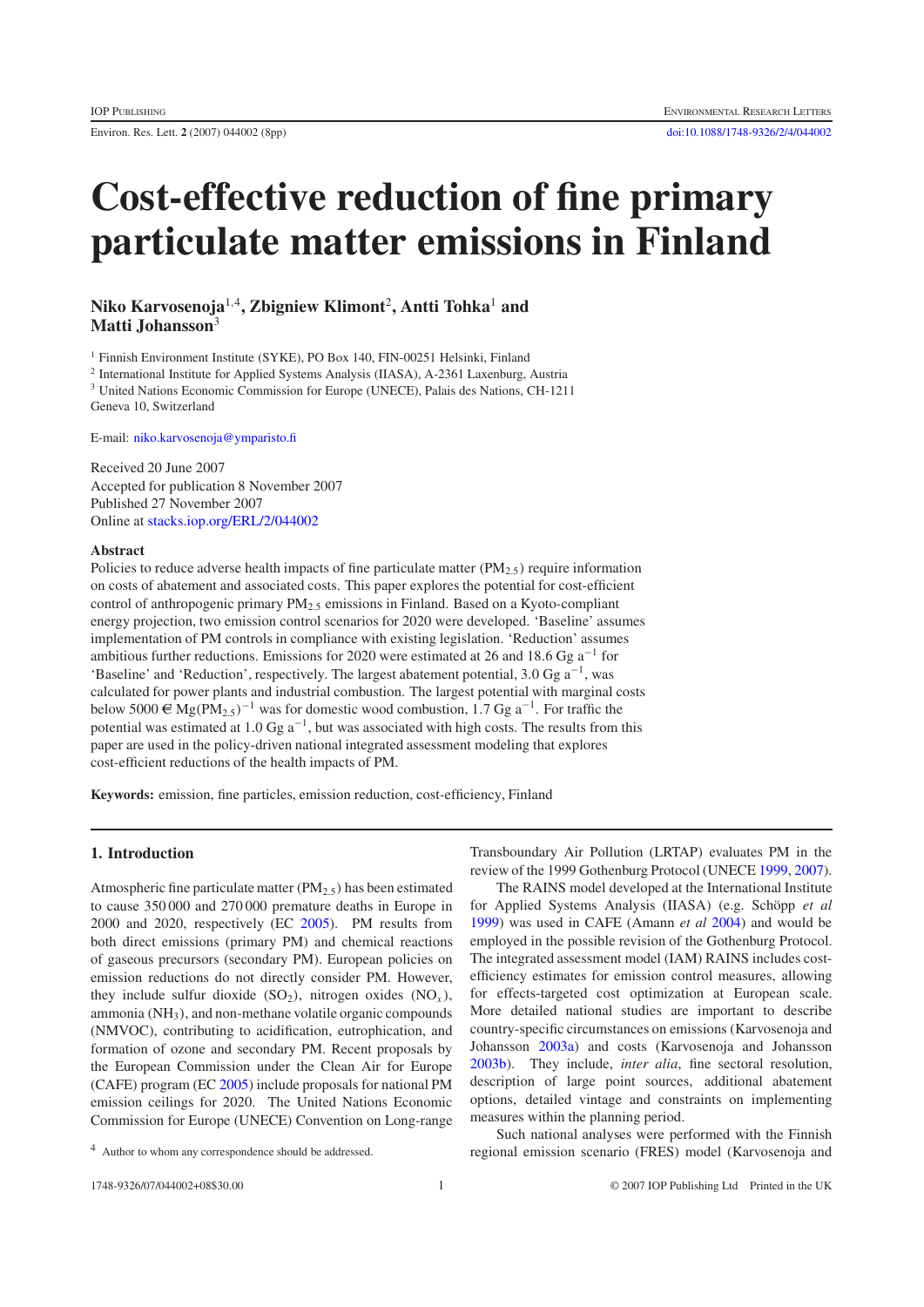Johansson [2003c\)](#page-8-5). It is part of the national IAM used in a national project KOPRA on PM [\(www.environment.fi/syke/](http://www.environment.fi/syke/pm-modeling) [pm-modeling\)](http://www.environment.fi/syke/pm-modeling). KOPRA aimed to assess health impacts due to various emission sources and reductions at different spatial resolutions,  $10 \times 10$  km<sup>2</sup> and  $1 \times 1$  km<sup>2</sup>. This paper focuses on anthropogenic primary  $PM<sub>2.5</sub>$  emissions and related abatement potential and costs in Finland, largely based on results of the KOPRA project. The four most important emission sectors are covered: power plants and industrial combustion; industrial processes; domestic wood combustion; and traffic.

# **2. Methods and materials**

Primary PM<sub>2.5</sub> emissions and control costs were calculated with the FRES model. Calculation of emissions and costs is presented in more detail in Karvosenoja *et al* [\(2006\)](#page-8-6).

## *2.1. Emission calculation*

FRES combines a top-down approach for area emission sources with a detailed bottom-up calculation for large energy production and industrial point sources. Area and point sources (i.e. plants with boilers  $>50$  MW<sub>th</sub> or plants with emissions  $>$ 20 Mg a<sup>-1</sup> of PM, SO<sub>2</sub> or NO<sub>x</sub>) are summed:

$$
EMt = \sum_{j,k,m} (1 - \eta_{j,k,m}) X_{j,k,m,t} A_{j,k,t}^{a} EF_{j,k}
$$
  
+ 
$$
\sum_{l} (1 - \eta_{j,k,m}) A_{l,t}^{p} EF_{l}
$$
 (1)

where  $j$  is fuel,  $k$  is the sector,  $l$  is the plant,  $m$  is the control technology,  $t$  is time,  $\eta$  and  $X$  are removal efficiency and implementation rate of control technology *m*, *A*<sup>a</sup> and *A*<sup>p</sup> are area and point source activity data (the annual activity rate of a point source is calculated from the capacity and annual operating hours of the plant) and EF is the unabated emission factor (before emission control devices).

More details on the data sources have been documented in Karvosenoja *et al* [\(2006\)](#page-8-6) for stationary sources and in Klimont *et al* [\(2002\)](#page-8-7) for transport sources. Information about the spatial distribution of emissions used in the KOPRA project is presented in Karvosenoja *et al* [\(2005a\)](#page-8-8).

#### *2.2. Cost calculation*

Abatement costs comprise investment and operation-related costs of control equipment. The total annual cost for each technology is the sum of annualized investments  $(I<sup>an</sup>)$  over the lifetime of the equipment (see tables [2](#page-3-0) and [3\)](#page-4-0), fixed operation and maintenance  $(OM<sup>fix</sup>)$  and variable operation and maintenance  $(OM<sup>var</sup>)$  costs. The unit costs of abatement  $(c)$ (related to one unit of reduced pollutant) are:

$$
c = \frac{\frac{I^{\text{an}} + \text{OM}^{\text{fix}}}{P} + \text{OM}^{\text{var}}}{\text{EF}\eta} \tag{2}
$$

where *P* is a plant factor (annual operating hours at full load for stationary sources and fuel consumption per vehicle for mobile sources).

Eventually, in order to rank options, marginal costs of abatement  $(mc_m)$  are calculated for each control technique  $m$ , i.e. additional costs for the considered measure *m* are related to the additional abatement of that measure (compared to the abatement of the less effective option  $m - 1$ :

$$
mc_m = \frac{c_m \eta_m - c_{m-1} \eta_{m-1}}{\eta_m - \eta_{m-1}}.
$$
 (3)

More detailed discussion and all respective formulae with full indexing are available from Klimont *et al* [\(2002\)](#page-8-7).

#### *2.3. Emission control technologies*

There is a long tradition of controlling PM emissions from large-scale combustion and processes, and some of the best options, such as electrostatic precipitators (ESPs) or fabric filters, can reduce more than 99% of PM, although the efficiency for fine PM is slightly lower than for the coarse fraction, especially for ESPs (e.g. McElroy *et al* [1982\)](#page-8-9). For smaller boilers that are not covered in the European Union's Large Combustion Plants directive (EC [2001\)](#page-7-2), less efficient technologies, e.g. multicyclones, are often used, or the emissions are released to the air uncontrolled. Efficient technologies to control these smaller boilers, however, are available and include, similarly to larger installations, ESPs and fabric filters that have been successfully applied in some countries (e.g. Nussbaumer [2007\)](#page-8-10).

The domestic sector includes small heating and hot water boilers, stoves and fireplaces. These devices are often a source of high emissions, especially when burning wood in manually fed log boilers and stoves. Inadequate operating practices of boilers and stoves, e.g. a boiler used without a heat storage tank, and poor fuel quality leads to further decline in combustion efficiency and consequently higher emissions (Johansson *et al* [2004,](#page-8-11) Nussbaumer [2003,](#page-8-12) Sternhufvud *et al* [2004\)](#page-8-13). Emission reductions can be primarily achieved by installation of heat storage tanks for wood log boilers, replacement of the old stove or boiler with a state of the art installation (e.g. Johansson *et al* [2004\)](#page-8-11) as well as information campaigns on good combustion practices. Lowest emission levels can be achieved by installing a small-scale ESP that has been recently developed and tested independently in Norway and Switzerland (Johansson *et al* [2005,](#page-8-14) APP [2005,](#page-7-3) Henriksen [2004,](#page-7-4) Schmatloch and Rauch [2005\)](#page-8-15).

Traffic sources, specifically diesel engines which are responsible for the bulk of the PM emissions, have not been subject to stringent PM standards and it is only recently that traps and filters are being considered and becoming part of the legislation. Control measures include changes in fuel parameters (e.g. sulfur or aromatics content, fuel density), engine design, flue gas post-combustion treatment (e.g. traps, catalysts), and improved inspection and maintenance (e.g. in-use compliance testing, on-board diagnostic). More detailed review can be found in Klimont *et al* [\(2002\)](#page-8-7), for example. European legislation defines so-called EURO standards (e.g. EU Directives 98/69/EC for diesel cars and LDT; 88/77/EC for heavy duty trucks and busses; 98/68/EC for off road equipment;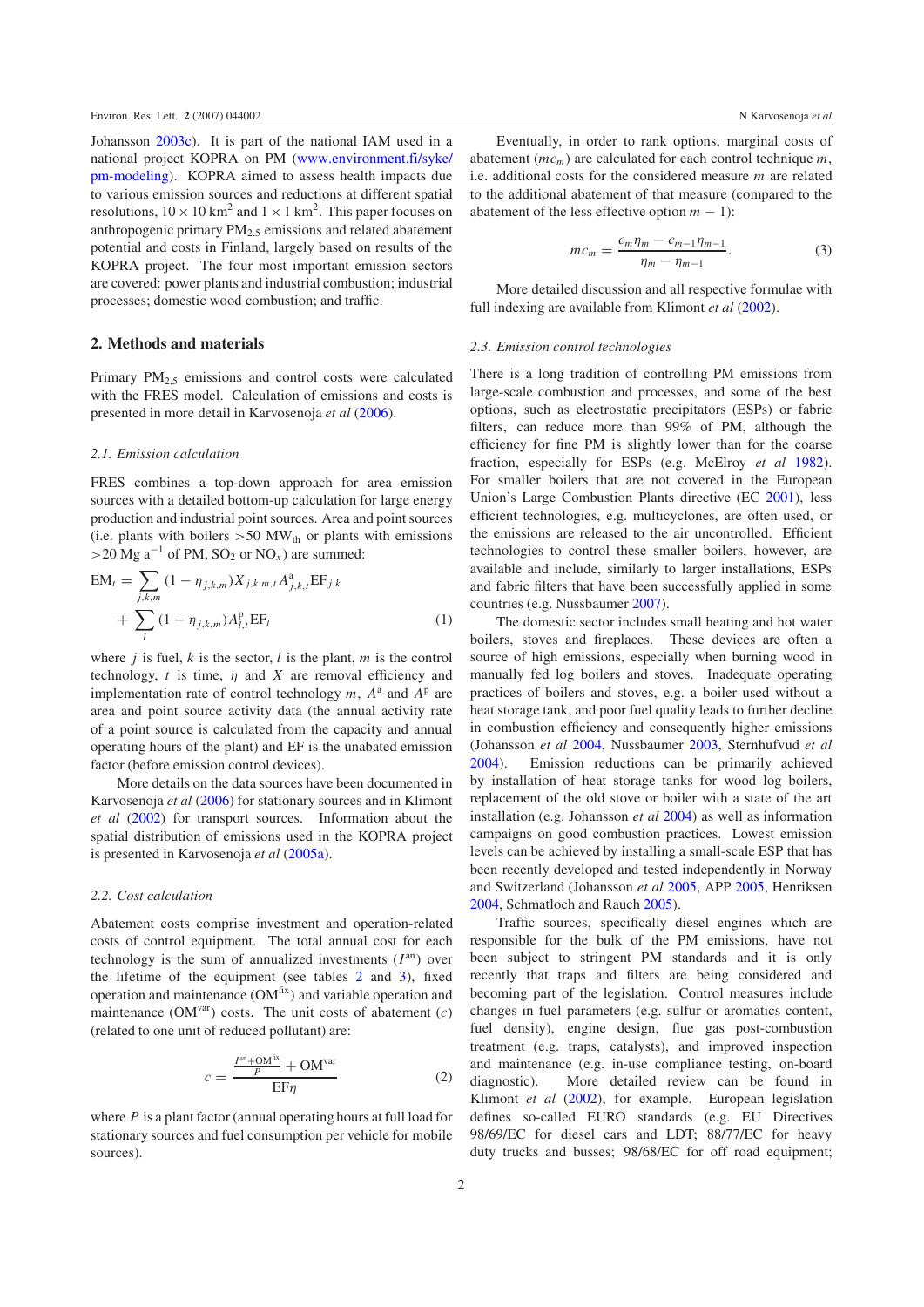<span id="page-3-1"></span>Table 1. Range of PM<sub>2.5</sub> emission factors for typical technologies applied in Finland and included in the FRES model (Karvosenoja and Johansson [2003c\)](#page-8-5) and average emission rates for the selected categories in the year 2000 (in mg MJ<sup>−</sup><sup>1</sup> ).

| Sector                                      | Technology                           | Range       | Average          |
|---------------------------------------------|--------------------------------------|-------------|------------------|
| Power plants and industrial boilers         |                                      |             |                  |
| Solid fuel boilers $> 50$ MW <sub>th</sub>  | $2-3$ -stage ESP/ESP + FGD scrubber  | $1 - 10$    | 4.1              |
| Solid fuel boilers $<$ 50 MW <sub>th</sub>  | 1-stage ESP/multicyclone             | $2 - 100$   | 30               |
| Heavy fuel oil (HFO) boilers                | Multicyclone/unabated                | $10 - 50$   | 31               |
| Other liquid and gaseous fuel boilers       | Unabated                             | $0.1 - 3$   | 0.2              |
| Industrial processes                        |                                      |             |                  |
| Black liquor recovery boilers               | $2-3$ -stage $ESP + NaOH$ scrubber   | $5 - 50$    | 19               |
| Other processes                             | Fabric filter/ESP/scrubbers/unabated | $-{}^a$     | $-{}^a$          |
| Domestic wood combustion                    |                                      |             | 190 <sup>b</sup> |
| Pellet/wood chip boilers                    | Unabated                             | 30/50       |                  |
| Log boilers with/without heat storage tank  | Unabated                             | 80/700      |                  |
| Iron stoves                                 | Unabated                             | 700         |                  |
| Other stoves and ovens                      | Unabated                             | 140         |                  |
| Open fireplaces                             | Unabated                             | 800         |                  |
| Traffic land-based sources                  |                                      |             |                  |
| Gasoline: passenger cars, vans, motorcycles | EURO4-0                              | $1.1 - 6.0$ | 4.5              |
| Gasoline: 2-stroke machinery, snowmobiles   | Stage 2-0                            | $70 - 350$  | 315              |
| Diesel: passenger cars, vans                | <b>EURO 4-0</b>                      | $15 - 110$  | 77               |
| Diesel: trucks, busses, other heavy-duty    | <b>EURO 5-0</b>                      | $2.3 - 58$  | 31               |
| Diesel: machinery                           | $CAGE 4-0$                           | $2.4 - 140$ | 87               |

<sup>a</sup> The units of industrial process emission factors are mg per mass of different end-products or raw

materials, and therefore they are not commensurable between different processes.

<sup>b</sup> Average domestic wood combustion emission factor over different combustion appliances.

<span id="page-3-0"></span>

| Sector                                                                                                 | Technology                                                                                                      | Removal<br>efficiency $(\% )$            | Investment<br>$(\text{E}{\rm kW}_{\rm th}^{-1})$ $(\text{E}{\rm Mg}^{-1})$ | Unit cost                                       |
|--------------------------------------------------------------------------------------------------------|-----------------------------------------------------------------------------------------------------------------|------------------------------------------|----------------------------------------------------------------------------|-------------------------------------------------|
| Power plants and industrial combustion                                                                 |                                                                                                                 |                                          |                                                                            |                                                 |
| Coal power plants<br>560–1300 MW <sub>th</sub>                                                         | $2-3$ -stage ESP + wet FGD                                                                                      | 99                                       | $6.2^{a,b}$                                                                | $380 - 480^{a,b}$                               |
| Peat and fuelwood power plants and<br>industrial boilers, $50-600$ MW <sub>th</sub>                    | $2-3$ -stage ESP<br>Fabric filter                                                                               | 96<br>99.7                               | 13 <sup>b</sup><br>14 <sup>b</sup>                                         | 350-5200<br>370-5800                            |
| Solid fuel power plants<br>and industrial boilers $0-50$ MW <sub>th</sub>                              | Multicyclone $(<5 MWth)$<br>1 stage ESP $(5-50/<5$ MW <sub>th</sub> )<br>Fabric filter $(5-50 \text{ MW}_{th})$ | 50<br>93<br>99.7                         | $7.8^{b}$<br>$14^{b}/85^{b}$<br>18 <sup>b</sup>                            | $420 - 2600$<br>260-2300/220-13 000<br>330-2900 |
| Heavy fuel oil power plants<br>and industrial boilers, $0-50$ MW <sub>th</sub><br>Industrial processes | Multicyclone $(5-50/<5MWth)$<br>1-stage ESP $(5-50 \text{ MW}_{\text{th}})$                                     | 50<br>93                                 | $\frac{4.6^b}{14^b}$ /6.4 <sup>b</sup>                                     | 4700/6500<br>7400                               |
| Black liquor ind. recovery<br>boilers, $50-600$ MW <sub>th</sub>                                       | $2-3$ -stage $ESP + NaOH$<br>scrubber                                                                           | 99                                       | $10^{a,b}$                                                                 | $18 - 85^{a,b}$                                 |
| Other industrial processes<br>Domestic wood combustion                                                 | $ESP/ESP + scrubber/fabric filter$<br>Small ESP                                                                 | 96/99/99.7<br>$80/85/90/95$ <sup>d</sup> | 20                                                                         | $17 - 1500^{\circ}$<br>420/3700/7000/15 000     |

Table 2. PM<sub>2.5</sub> removal efficiencies, investments and calculated unit costs for stationary sources

<sup>a</sup> The costs of ESP only. The costs of FGD are allocated to sulfur reduction, although it also enhances PM reduction.

<sup>b</sup> Based on Finnish cost data (documented in Karvosenoja *et al* [2006\)](#page-8-6).

<sup>c</sup> Based on the RAINS model data (Klimont *et al* [2002\)](#page-8-7).

<sup>d</sup> Removal efficiencies in pellet boilers/wood chip boilers/log boilers with heat storage tank/log boilers without heat storage tank (Johansson *et al* [2005,](#page-8-14) Schmatloch and Rauch [2005,](#page-8-15) Henriksen [2006\)](#page-8-16).

2000/25/EC for agricultural and forestry machinery), which require implementation of a combination of measures listed above.

Table [1](#page-3-1) presents, for key source sectors, the ranges of PM2.<sup>5</sup> emission factors for emission reduction technologies present in Finland and the average emission factors for the year 2000 as assumed in the FRES model. The emission controls considered in the analyzed scenarios, their removal efficiencies, investment costs and resulting unit costs per reduced Mg of PM2.<sup>5</sup> are shown in tables [2](#page-3-0) and [3.](#page-4-0)

# **3. Scenario assumptions**

The FRES model has been used to estimate future PM emissions for several activity pathways of the national climate strategy (Hildén et al [2005\)](#page-8-17). For this study, the 'Kyoto nuclear' activity path was selected as a basis for PM abatement scenarios due to its consistency with the current energy policy and expected compliance with the Kyoto Protocol, ratified by Finland.

Two PM abatement scenarios, 'Baseline' and 'Reduction', were developed. The 'Baseline' scenario fulfills the require-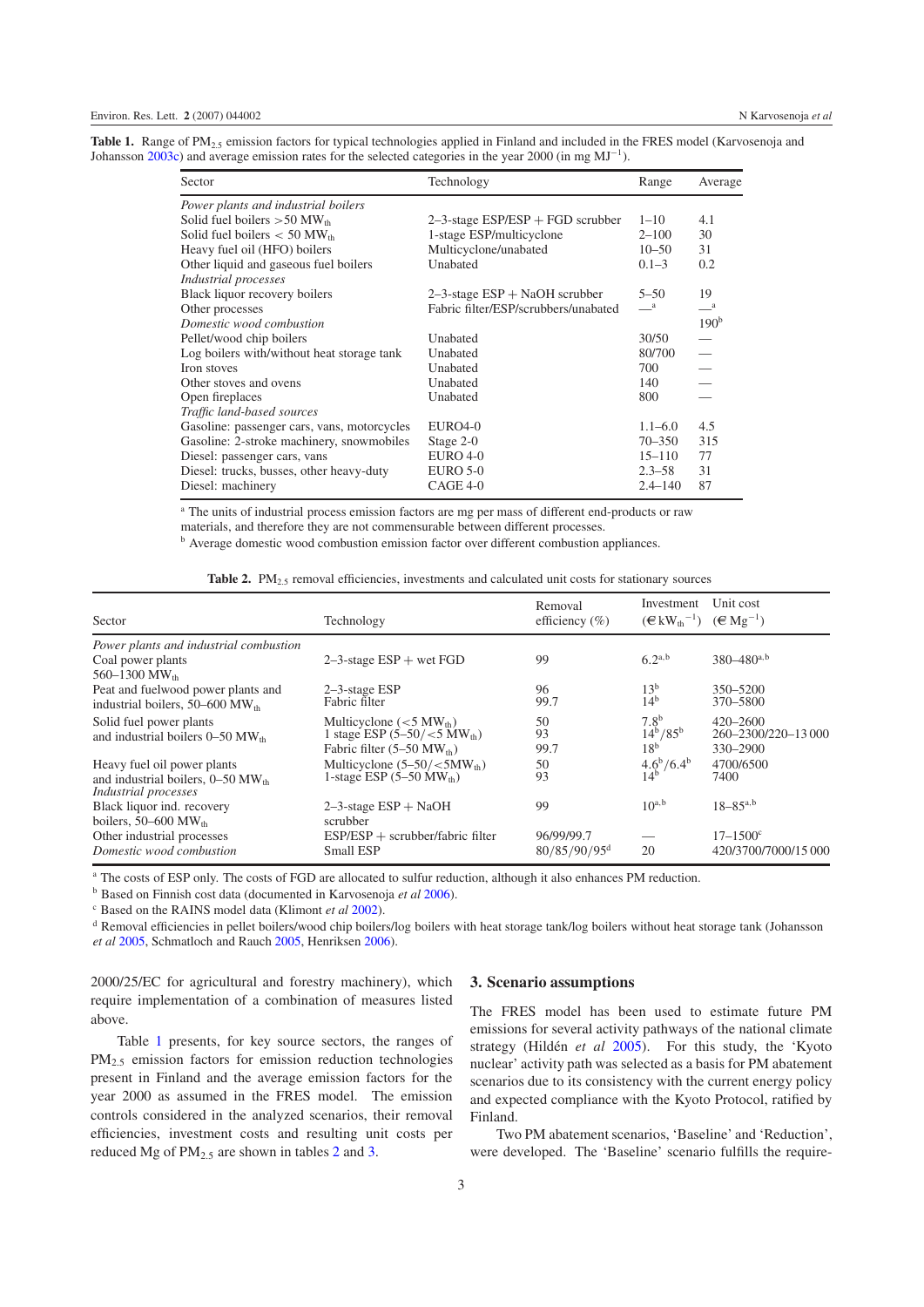<span id="page-4-1"></span>

<span id="page-4-0"></span>**Figure 1.** Cost curve for Finnish primary PM<sub>2.5</sub> emissions for 2020 displaying reductions and related costs (explanations for segments in table [4\)](#page-5-0).

Table 3. PM<sub>2.5</sub> removal efficiencies, investments and calculated unit costs for transport<sup>a</sup>.

| Sector                               | Technology | Removal<br>efficiency $(\% )$ | Investment<br>$(\in$ vehicle <sup>-1</sup> ) | Unit cost<br>$(\in \mathbf{Mg}^{-1})$ |
|--------------------------------------|------------|-------------------------------|----------------------------------------------|---------------------------------------|
| Passenger cars, vans, motorcycles,   | EURO 3     | 82                            | 301                                          | 320 000                               |
| gasoline                             | EURO 4     | 82                            | 342                                          | 320 000                               |
| Passenger cars, vans, diesel         | EURO 3     | 85.9                          | 355                                          | 13000                                 |
|                                      | EURO 4     | 92.9                          | 536                                          | 18 000                                |
| Heavy duty trucks and busses, diesel | EURO 4     | 97                            | 7590                                         | 55 000                                |
|                                      | EURO 5     | 97.05                         | 7341                                         | 57000                                 |
| Off-road, diesel                     | CAGE 1     | 20                            | 185                                          | $4100^b/2700^c$                       |
|                                      | CAGE 2     | 50                            | 1520                                         | $16000^{\rm b}/9000^{\rm c}$          |
|                                      | CAGE 3     | 85                            | 2450                                         | $25000^{\rm b}/14000^{\rm c}$         |
|                                      | CAGE 4     | 97                            | 6950                                         | $54000^{\rm b}/30000^{\rm c}$         |
| Off-road, 2-stroke engines           | Stage 2    | 70                            | 116                                          | 9100                                  |

<sup>a</sup> Based on the RAINS model data (Klimont *et al* [2002\)](#page-8-7).

**b** Costs for agricultural machinery.

<sup>c</sup> Costs for construction machinery.

ments of current national and international legislation (e.g. EC [2001,](#page-7-2) [1996,](#page-7-5) EURO standards). The 'Reduction' scenario assumes implementation of the best technically and economically feasible reduction measures for the selected sectors. Technical constraints and cost-efficiencies of control options were analyzed to assess their feasibility. The technologies assumed in the 'Reduction' scenario include, for example, installation of fabric filters to replace ESPs in large solid fuel power plants and industrial processes, use of small-scale ESPs in domestic biomass boilers and full implementation of EURO levels for on- and off-road traffic sources. At the time of calculation, only insufficient information was available about EURO 6 for heavy-duty trucks and 5 and 6 for light-duty vehicles and therefore they were not included. Although, as discussed earlier, promotion of good combustion practices, e.g. retrofitting of wood log boilers with a heat storage tank, can result in significant reductions of emissions, there are limitations, e.g. lack of space, and therefore such an option is not directly taken into account in this analysis, i.e. in the 'Reduction' scenario. However, both scenarios assume that about 20% of currently operating wood log boilers will be replaced with pellet boilers by 2020. The main assumptions are summarized in table [4](#page-5-0) while more details are presented in Karvosenoja *et al* [\(2006\)](#page-8-6).

# **4. Results and discussion**

Total Finnish  $PM_{2.5}$  emissions in 2020 are estimated at 26.0 Gg  $a^{-1}$  in the 'Baseline' and 18.6 Gg  $a^{-1}$  in the 'Reduction' scenario. The four studied sectors represent 71% and 60% of the total emissions in the 'Baseline' and 'Reduction' scenarios, respectively. The largest contribution to emissions, 7.1 Gg  $a^{-1}$  in 'Baseline', originates from domestic wood combustion. The largest possible reduction, about 3.0  $\text{Gg a}^{-1}$ , is estimated for power plants and industrial combustion. Detailed results are presented in table [4](#page-5-0) where measures are ordered by increasing marginal cost within a given sector. The cost-efficiencies of emission reduction beyond 'Baseline' are illustrated on a cost curve (figure [1\)](#page-4-1). Figure [2](#page-6-0) presents the estimated abatement potential for sectoral and total emissions, grouping measures by marginal cost category.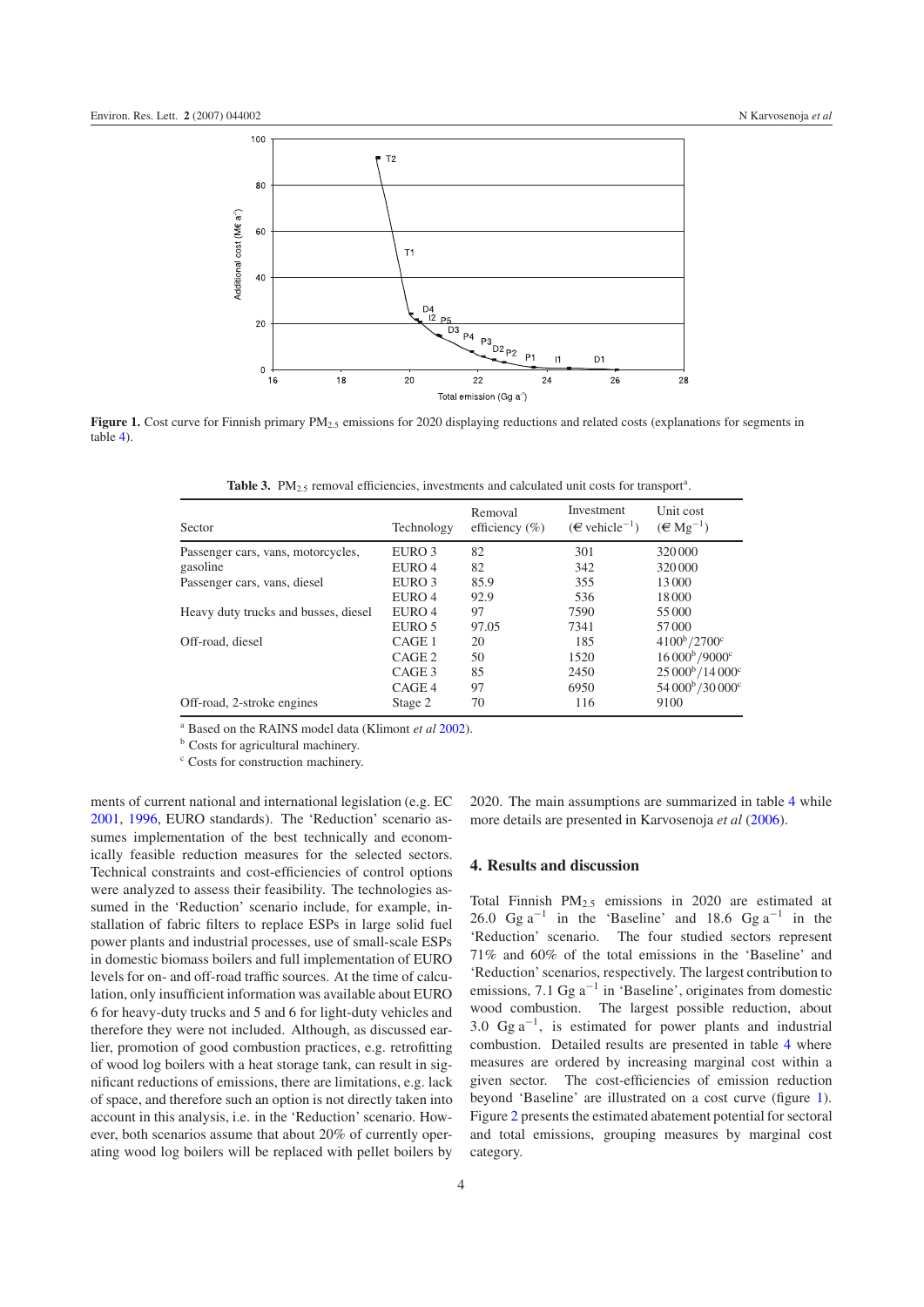<span id="page-5-0"></span>

| Sub-category acronym            | Sub-category                                                                      | Technology                                       | Emission<br>$(Gg a^{-1})$ | Emission<br>reduction cost<br>$(M\mathfrak{E} a^{-1})$ | Marginal cost<br>$(\in \mathrm{Mg}^{-1})$ |
|---------------------------------|-----------------------------------------------------------------------------------|--------------------------------------------------|---------------------------|--------------------------------------------------------|-------------------------------------------|
|                                 |                                                                                   | Power plants (PP) and industrial combustion (IN) |                           |                                                        |                                           |
| P1, P2                          | Solid fuel PP and IN                                                              | <b>B: ESP</b>                                    | 1.26                      | 20.5                                                   |                                           |
|                                 | 5–600 MW <sub>th</sub>                                                            | R: Fabric filter                                 | 0.10                      | 23.4                                                   | 2200-3300                                 |
| P3, P5                          | Heavy oil PP and IN                                                               | B: Unabated/multicyclone                         | 1.24                      | 5.5                                                    |                                           |
|                                 | $1-50$ MW <sub>th</sub>                                                           | R: Multicyclone/ESP                              | 0.40                      | 17.9                                                   | 6500-11000                                |
| P <sub>4</sub>                  | Solid fuel PP and IN                                                              | <b>B:</b> Multicyclone                           | 1.1                       | 2.7                                                    |                                           |
|                                 | $1\text{--}5\ \mathrm{MW}_{\text{th}}$ Coal PP300--1300 $\mathrm{MW}_{\text{th}}$ | R: ESP                                           | 0.15                      | 9.5                                                    | 6 900                                     |
|                                 |                                                                                   | $B: ESP + wet FGD$                               | 0.07                      | 2.8                                                    |                                           |
|                                 | Other liquid and gas PP and<br>IN                                                 | <b>B</b> : Unabated                              | 0.02                      |                                                        |                                           |
|                                 |                                                                                   | Industrial processes                             |                           |                                                        |                                           |
|                                 | Paper pulp lime kilns                                                             | B: ESP                                           | 0.42                      | na <sup>a</sup>                                        |                                           |
|                                 |                                                                                   | R: Fabric filter                                 | 0.03                      | na <sup>a</sup>                                        | na <sup>a</sup>                           |
| I1, I2                          | Other processes with                                                              | B: ESP/unabated                                  | 1.17                      | 4.8                                                    |                                           |
|                                 | reduction potential                                                               | R: Fabric filter                                 | 0.02                      | 6.8                                                    | 600-13 000                                |
|                                 | Black liquor recovery boilers<br>50–600 $MW_{th}$                                 | $B: ESP + NaOH$ scrubber                         | 3.0                       | 8.9                                                    |                                           |
|                                 | Other processes,                                                                  | B: Fabric filter,                                | 0.63                      | 6.2                                                    |                                           |
|                                 | no reduction                                                                      | $ESP + scrubber,$                                |                           |                                                        |                                           |
|                                 | potential                                                                         | Fugitive sources                                 |                           |                                                        |                                           |
|                                 | Small processes <sup>b</sup>                                                      | Not studied <sup>b</sup>                         | 0.58                      | Not studied <sup>b</sup>                               |                                           |
|                                 |                                                                                   | Domestic wood combustion                         |                           |                                                        |                                           |
| D1.D2                           | Manual feed log boilers                                                           | $B:$ —                                           | 1.8                       |                                                        |                                           |
|                                 |                                                                                   | R: ESP                                           | 0.12                      | 2.2                                                    | 420-3700                                  |
| D <sub>3</sub> , D <sub>4</sub> | Automatic feed wood chip                                                          | $B:$ —                                           | 0.26                      |                                                        |                                           |
|                                 | and pellet boilers                                                                | R: ESP                                           | 0.05                      | 2.8                                                    | 7000-15 000                               |
|                                 | Stoves, ovens and fireplaces                                                      | $B:$ —                                           | 5.0                       |                                                        |                                           |
|                                 |                                                                                   | Traffic sources                                  |                           |                                                        |                                           |
| T1                              | Diesel machinery                                                                  | B: Unabated—CAGE 4                               | 1.0                       | 99                                                     |                                           |
|                                 |                                                                                   | R: CAGE 4                                        | 0.07                      | 167                                                    | 70 000                                    |
| T <sub>2</sub>                  | On-road 4-stroke vehicles                                                         | <b>B:</b> EURO 3-4/5                             | 0.69                      | 58                                                     |                                           |
|                                 |                                                                                   | <b>R: EURO 4/5</b>                               | 0.70                      | 59                                                     | 78 000                                    |
|                                 | Snowmobiles,<br>machinery, 2-stroke                                               | B: Stage 2                                       | 0.16                      | 4.2                                                    |                                           |
|                                 | Total                                                                             | B:                                               | 26.0                      | 474                                                    |                                           |
|                                 |                                                                                   | R:                                               | 18.6                      | 522                                                    |                                           |

**Table 4.** PM<sub>2.5</sub> emissions and reduction costs in the 'Baseline' (B) and 'Reduction' (R) abatement scenarios.

<sup>a</sup> No cost data available.

<sup>b</sup> Emission reduction potential from processes with emissions below 20 Mg a<sup>−</sup><sup>1</sup> was not studied.

Nearly half of the emissions in the power plant and industrial combustion sector originate from installations smaller than  $5 \text{MW}_{th}$ , i.e. solid fuel boilers equipped with multicyclones and uncontrolled heavy fuel oil boilers. Although, they use only about 4% of total fuel in this sector, about 40% of total reduction in the 'Reduction' scenario is achieved in these small installations (P3, P4 in table [4\)](#page-5-0). However, a comparable reduction could be achieved moving towards fabric filters in larger solid fuel boilers (P1, P2) and at a 50% lower marginal cost. These options appear cost-effective for overall reduction of PM emissions in Finland as they can be found in the lower part of the cost curve (figure [1\)](#page-4-1).

The largest source of PM from industrial processes is black liquor recovery. Very high  $PM_{2.5}$  concentrations in flue gas make reductions technically challenging (Mikkanen *et al* [1999\)](#page-8-18). However, installation of fabric filters and consequently further emission reduction is not technically feasible. Additional reductions could be achieved in paper pulp lime kilns and the 'other processes' category. Relatively low marginal costs were estimated for oil refineries and glass wool and fibre production processes (I1), largely due to a very low level of emission control in the 'Baseline'. For the metal industry (I2), where the reduction potential is associated with upgrading from ESP to fabric filters, the marginal costs are rather high. For paper pulp lime kilns the costs of further abatement could not be evaluated. Cost and reduction potential estimates for this sector entail considerable uncertainties.

The highest emission reductions with marginal costs below 5000  $\text{€ Mg}^{-1}$  could be achieved in the domestic sector introducing small ESP for wood log boilers, i.e.  $1.7 \text{ Gg a}^{-1}$ (D1, D2). Further reduction of 0.21 Gg  $a^{-1}$  could be achieved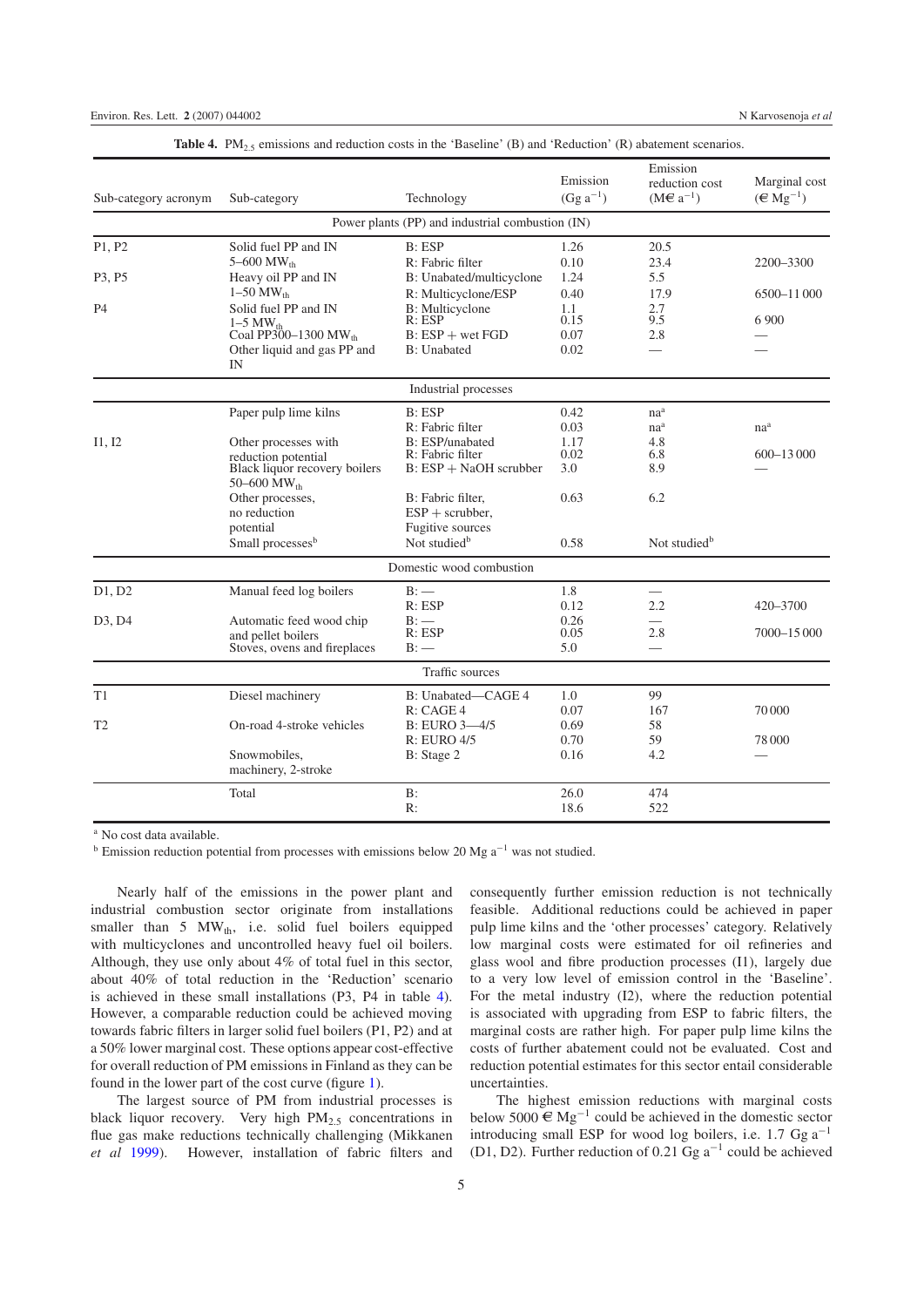<span id="page-6-0"></span>

**Figure 2.** PM<sub>2.5</sub> emissions and related cost-efficiencies for reductions in the 'Baseline' and 'Reduction' control scenarios in Finland in 2020. The left-hand axis and the first five columns refer to sectoral emissions and the right-hand axis refers to the total emission column.

with ESPs in automatic wood chip and pellet boilers at a higher marginal cost (D3, D4).

Installation of ESPs on stoves and ovens has not been included in this study, although we estimated they are responsible for nearly 70% of emissions from the residential sector. They are typically used for supplementary heating, operating typically for only 100–300 h  $a^{-1}$ , and installation of ESPs is not very cost-efficient; marginal cost was estimated at 30 000 to over 50 000 €  $Mg^{-1}$ . Their emissions are strongly dependent on operating practice and fuel properties. Further emission reductions would be possible, though difficult to quantify, by, for example, information campaigns on good combustion practices or programs stimulating the accelerated replacement of old stoves and ovens with modern technologies.

Owing to the introduction of strict emission standards for the transport sector, its exhaust emissions are estimated to decline significantly by 2020. The largest remaining sources will be diesel off-road machinery, where also the largest reduction potential was identified in the 'Reduction' scenario, i.e. about 1.0  $\text{Gg a}^{-1}$ ; however, the costs are relatively high (T1).

This study does not include estimates of reduction potential for non-combustion, non-industrial primary PM emissions (referred to as 'Other sources' in figure [2\)](#page-6-0). They contribute about 7.4 Gg  $a^{-1}$  and include non-exhaust emissions from traffic, product handling, agriculture, construction activities, fuel extraction, meat preparation, tobacco smoking and fireworks. The largest contribution  $(1.8 \text{ Gg a}^{-1})$  comes from non-exhaust traffic sources. Very few data exist about abatement options for these sources.

Although emission reduction of precursors of the secondary particles  $(SO_2, NO_x, NH_3, NMVOC)$  are not discussed in this paper, some of the control technologies included in the analyzed scenarios do reduce these emissions, e.g. controls in the transport sector and renewal of combustion devices in the domestic sector. The predominant share of the background  $PM_{2.5}$  concentrations in Finland consist of longrange transport secondary particles (Karppinen *et al* [2004\)](#page-8-19), and the exceedances of the EU 24 h air quality limit values for PM<sub>10</sub> that occur in major cities are mainly associated with the primary emissions of PM.

# **5. Discussion of emission and cost uncertainties**

Karvosenoja and Johansson [\(2003a\)](#page-8-3) have compared FRES base year 2000 emissions with other national and international emission inventories. The largest differences were detected in the domestic wood combustion sector. In a global inventory of carbonaceous aerosol emissions Bond *et al* [\(2004\)](#page-7-6) estimated that this sector is also the major contributor to uncertainty in Europe, and key factors determining high uncertainty are emission factors. Table [1](#page-3-1) illustrates the variation in the average  $PM<sub>2.5</sub>$  emission factors assumed in this study for different combustion technologies used in devices in the domestic sector. However, the measurements of emission factors for specific combustion installations show great variability, even within the same type of device (e.g. Johansson *et al* [2004,](#page-8-11) Kupiainen and Klimont [2007,](#page-8-20) Bond *et al* [2004\)](#page-7-6). Obviously, the choice of average emission factor will have an impact on total emissions from this sector. Additionally, for log boilers, the results are sensitive to the assumptions about the performance of the reduction technology. Consequently, assumptions about the performance of the reduction technology contribute to the uncertainty of the results. The small-scale ESP we include in this study has not been commercialized yet but has been tested in the laboratory and in real-life conditions, achieving removal efficiencies around 86% and ESP outlet concentrations of 4 mg MJ−<sup>1</sup> (Johansson *et al* [2005\)](#page-8-14). Measurements with another ESP device suggest reduction efficiencies of 80–90% for variety of stoves and a pellet boiler (Schmatloch and Rauch [2005\)](#page-8-15). We assumed such efficiencies for ESP installed in devices with similar unabated emissions, i.e. pellet, wood chip and heat storage tank log boilers (table [2\)](#page-3-0). Ernst Henriksen, a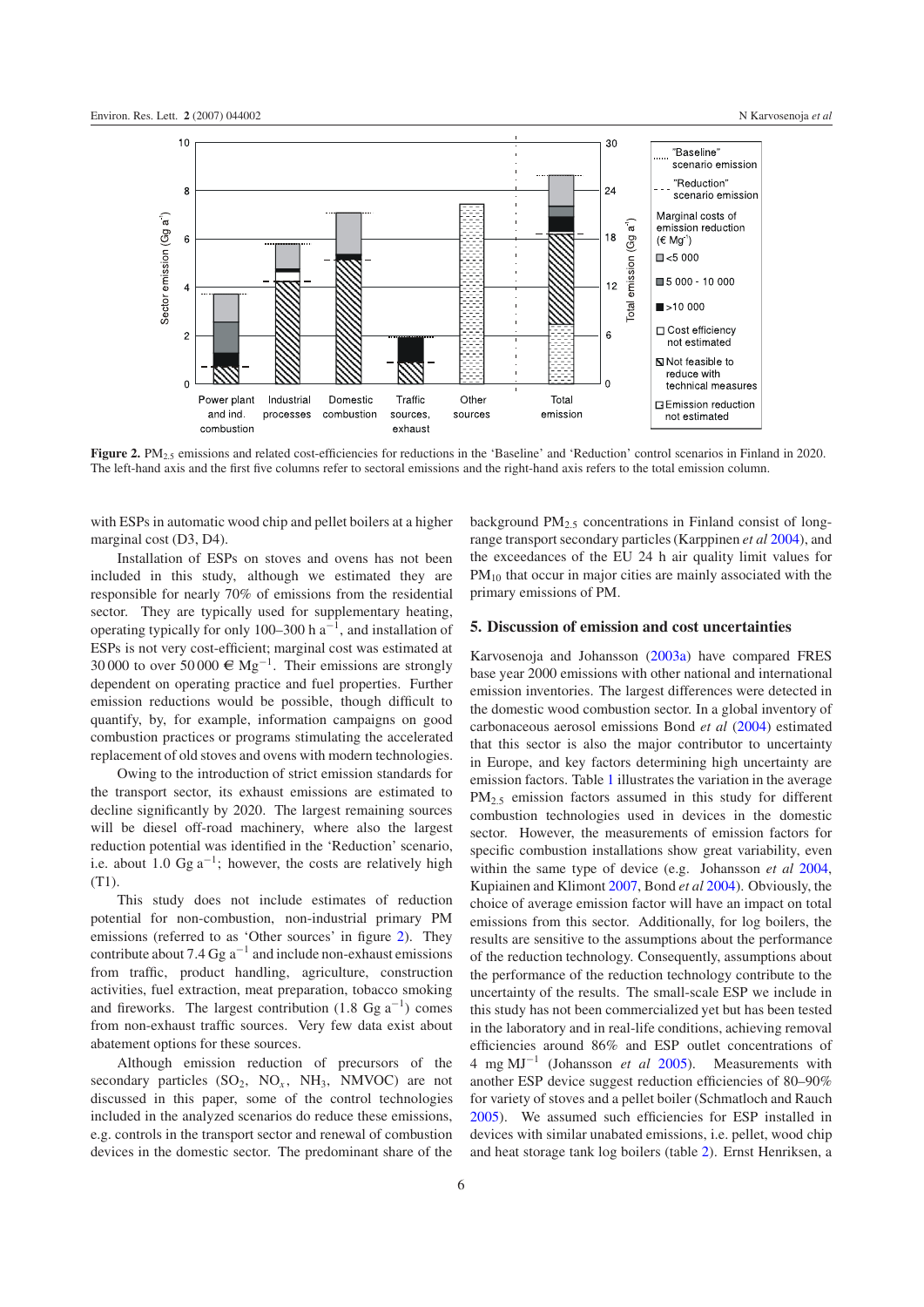member of the ESP development team at APP (Applied Plasma Physics ASA, Norway) suggested that the use of ESP with higher inlet PM concentrations would result in higher removal efficiencies (Henriksen [2006\)](#page-8-16), therefore the ESP efficiency for a high-emission wood log boiler without a heat storage tank was assumed to be 95%. However, test information on combustion with high PM emission factors or for long-term operation was not available. Therefore, the presented results on the reduction potential and costs of the small-scale ESP should be seen as preliminary.

Most significant uncertainties in the 'Reduction' scenario estimates for power and industrial plants are related to the removal efficiency assumed for fabric filters. Measurements at Finnish plants suggest that the removal efficiency of fabric filters for  $PM_{2.5}$  in normal use is approximately 99.9% but malfunctions or other bypass situations decrease the average efficiency in actual operation to about 99.7% (Ohlström et al [2005\)](#page-8-21). However, the effects of malfunctions on actual emission levels have not been widely studied, and they might result in lower reduction efficiencies than those assumed in this study. On the other hand, even assuming a real-life reduction efficiency of only 99%, would result in a change of the abatement potential in power plant sector by about 0.2  $\text{Gg a}^{-1}$ . This represents less than 5% of the total reduction potential estimated in this study (table [4\)](#page-5-0).

For industrial processes, emission estimates included in this study were based mainly on direct contacts with enterprises (Tohka and Karvosenoja [2006\)](#page-8-22). However, for several processes it was not possible to discriminate between fugitive and stack emissions. This increases the uncertainty of the reduction potential for this source since a fraction of fugitive losses might actually be calculated as stack emissions in such a case, leading to overestimation of the emission reduction potential.

Uncertainties in control costs for industrial combustion sources are related to the aggregation of plant-specific data, e.g. depending on size, production and operation profile, lifetime, etc, when developing model sector parameterization. The data used in this study were collected directly from Finnish plants rather than from the literature or international data sets. For industrial processes and transport, however, local factors could have been accounted for only to a limited extend as the primary cost data originate from international sources and therefore cost estimates for these sectors carry higher uncertainties.

# **6. Conclusions**

The total Finnish emissions of  $PM_{2.5}$  in 2020 in the 'Baseline' scenario are estimated at 26.0 Gg  $a^{-1}$ . The introduction of additional measures in the 'Reduction' scenario results in a decrease in emissions by 7.4  $Gg a^{-1}$ , i.e. 29% of the total emissions. The largest abatement potential was identified for stationary industrial and domestic combustion sources and about half of it could be achieved at a cost below  $5000 \in Mg^{-1}$ . Reduction potential was also identified for a few industrial processes; however, reduction and cost-efficiency estimates bear high uncertainty and could be only partly quantified. Tailpipe emissions from transport sources are already subject to stringent legislation included in the 'Baseline' and any further reduction will be very expensive.

The uncertainties in the emission estimates and reduction potential are strongly linked to the estimates of emission factors and assumptions about penetration rates and performance of control technology. The study highlights this aspect specifically for the domestic sector that contributes nearly 30% of the total  $PM<sub>2.5</sub>$  emissions in Finland. There is only limited experience with some of the low-emission technology in this sector and the assumptions made in this study about the applicability of ESPs for wood boilers and the exclusion of stoves and ovens from the reduction analysis have important implications for the result. Although the application of ESPs to intermittently operated stoves and ovens is technically possible, we estimated that it would be associated with very high reduction costs. Analysis of the potential for accelerated replacement of old and polluting devices in this sector is of vital importance but could not have been performed owing to lack of data.

The IAM project KOPRA has introduced new information on the health impacts of different emission sources in Finland. The results emphasize the importance of low-altitude emission sources, especially traffic and domestic combustion (Karvosenoja *et al* [2005b,](#page-8-23) Tuomisto *et al* [2007\)](#page-8-24). The results of this study will be integrated with this project to allow for state of the art assessment of the cost-efficiency of emission reduction measures to reduce health impacts due to PM.

## **Acknowledgments**

<span id="page-7-1"></span>The authors acknowledge financial support from the Ministry of the Environment and the KOPRA project in the technological program 'FINE Particles-Technology, Environment and Health 2002–2005' of the National Technology Agency of Finland (Tekes). All project group members are acknowledged.

#### <span id="page-7-3"></span>**References**

- <span id="page-7-6"></span>Amann M, Bertok I, Cofala J, Gyarfas F, Heyes C, Klimont Z, Schöpp W and Winiwarter W 2004 Baseline scenarios for the clean air for Europe (CAFE) programme *Final Report for the European Commission* [http://www.iiasa.ac.at/rains/CAFE](http://www.iiasa.ac.at/rains/CAFE{_}files/Cafe-Lot1{_}FINAL(Oct).pdf) [files/](http://www.iiasa.ac.at/rains/CAFE{_}files/Cafe-Lot1{_}FINAL(Oct).pdf) [Cafe-Lot1](http://www.iiasa.ac.at/rains/CAFE{_}files/Cafe-Lot1{_}FINAL(Oct).pdf) [FINAL\(Oct\).pdf](http://www.iiasa.ac.at/rains/CAFE{_}files/Cafe-Lot1{_}FINAL(Oct).pdf) IIASA, October 2004
- <span id="page-7-5"></span>APP (Applied Plasma Physics ASA) 2005 Development of residential ESP [http://www.app.no/Development/](http://www.app.no/Development/ResidentialESP/tabid/72/Default.aspx) [ResidentialESP/tabid/72/Default.aspx](http://www.app.no/Development/ResidentialESP/tabid/72/Default.aspx)
- <span id="page-7-2"></span>Bond T C, Streets D G, Yarber K F, Nelson S M, Woo J-H and Klimont Z 2004 A technology-based global inventory of black and organic carbon emissions from combustion *J. Geophys. Res.* **109** [D14203](http://dx.doi.org/10.1029/2003JD003697)
- <span id="page-7-0"></span>EC (European Commission) 1996 Directive 96/61/EC of 24 September 1996 concerning integrated pollution prevention and control *Official J. European Communities* L 257 10/10/1996
- <span id="page-7-4"></span>EC (European Commission) 2001 Directive 2001/80/EC of the European Parliament and of the Council on the limitation of emissions of certain pollutants into the air from large combustion plants *Official J. European Communities* L 309/1
- EC (European Commission) 2005 Thematic strategy on air pollution *Communication from the Commission to the Council and the European Parliament (Brussels, 21.9.2005 COM(2005))*
- Henriksen E 2004 Industrial validation *Report EVK4-CT-2001-30005 CLEANAIR—Task 4.2, EU CRAFT Project 'CLEANAIR'* European Commission, DG Research, Brussels, Belgium